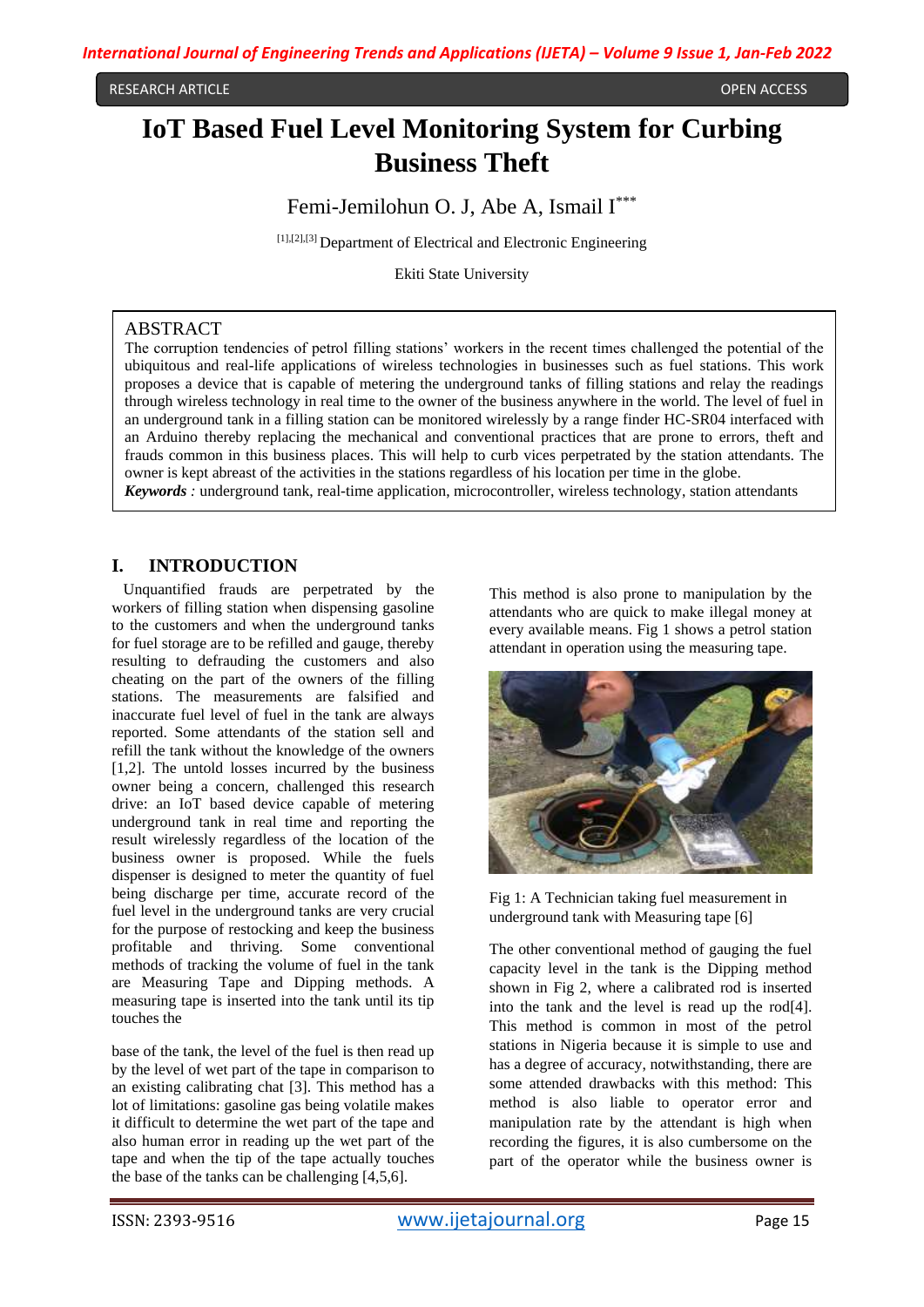totally oblivious of the activities in the station when he is away.



Fig 2: Dipping Technique for Measuring the Fuel Level in Underground Tank [6]

In order to circumvent the challenges highlighted above and most importantly to keep the business owner abreast of the activities in the stations regardless of his location in the world, an IoT based digital meter for accurate real time measurement track of the fuel level in underground tank is proposed in this work. Also incorporated in this electronic device is the internet facility through which the readings taken can the uploaded to a database over the cloud. This will in turn help owners of filling stations to monitor their business from any part of the world. The loophole through which the station attendants are exploiting will be curbed and business will thrive.

# **II. RELATED WORK**

 A digital fuel level indicator for motor bikes using Arduino Microcontroller was proposed by [4]. The track record of the fuel entering the tank and the fuel present in the tank at any given time is sent for storage in the dynamic memory of the Arduino and displays on request by LCD. This device has application in the automobiles with a degree of precision. The device is capable of discovering petrol theft and help to equip the riders on a long trip. The level of accuracy while using this device is high and its cost effective on the business overall performance. [ 7] also reports a similar work on a digital fuel level indicator for motor bikes. They used magnetostrictive level sensor, a microcontroller and a liquid crystal display (LCD) unit to achieve the aim. The sensor determines the distance between the permanent magnet and the sensor head, while its analog output is fed into the MUC and the later uses mathematical analysis to compute the data value based on petrol level and tank dimension. The

output of the programmed microcontroller is read out to give the height in meters and volume in litres via an LCD display. The design and implementation of of GSM Based Digital Fuel Meter and Fuel Theft Detection Using PIC Microcontroller was conducted in [8]*.* The track record of the quantity of fuel in the tank was achieved using digital approach. The device alarms whenever fuel theft is perpetrated and an SMS is also sent to the business owner reporting the theft in real time, this functionality being an advantage over the earlier work, this work is limited in that the level of fuel in the tank is not accounted for by the design. This method of monitoring fuel theft is not cost effective as fortunes may be spent on SMS, also instability in internet connection will truncate the reliability of the system, this is a serious drawback. [9] suggest in their work a load cellbased fuel measurement which gives exact level of fuel while fuel filling is in process and also in the travelling time. They used a transducer with strain gauge to construct a Fuel Measurement using LOADCELL that measures the weight of fuel tank based on the force applied and it has a bridge circuit to convert the change in resistance to electrical signals, the electrical signal is sent to MUC positioned at the base of the fuel tank. The estimation of the car speed as well as the mileage covered with the vehicle in relation to the available fuel can be monitored in case of hire and the report sent through GSM to the owner of the car for records. The location of the vehicle in real time can also be tracked by interfacing a GPS module with the MUC. Due to high cost of the load cells, this device is highly uneconomical especially in a developing country. Arduino Based Sensor for Fuel Tank Monitor was conducted in [1]. The device being a prototype is applicable in automobile industries where it can be used to determine the level of fluids using LED for the indication. Using discreet components for both sensing and indication places limitation on the accuracy and reliability of this device. [10] used MPX10 series devices called silicon piezoresistive pressure sensors to designed and implemented an Arduino Based Digital Fuel Gauge and Vehicle Monitoring SYSTEM. This device when placed at the base of the tank constantly keeps tracks of the level of fuel and send a digital numeric value to the display unit, these data are sent to the car owner through GPS and GSM. This device is effective but not applicable in existing underground tank due to difficulty in installation.

In this work, a 400mm maximum range, range finder HC-SR04 interfaced with an Arduino for the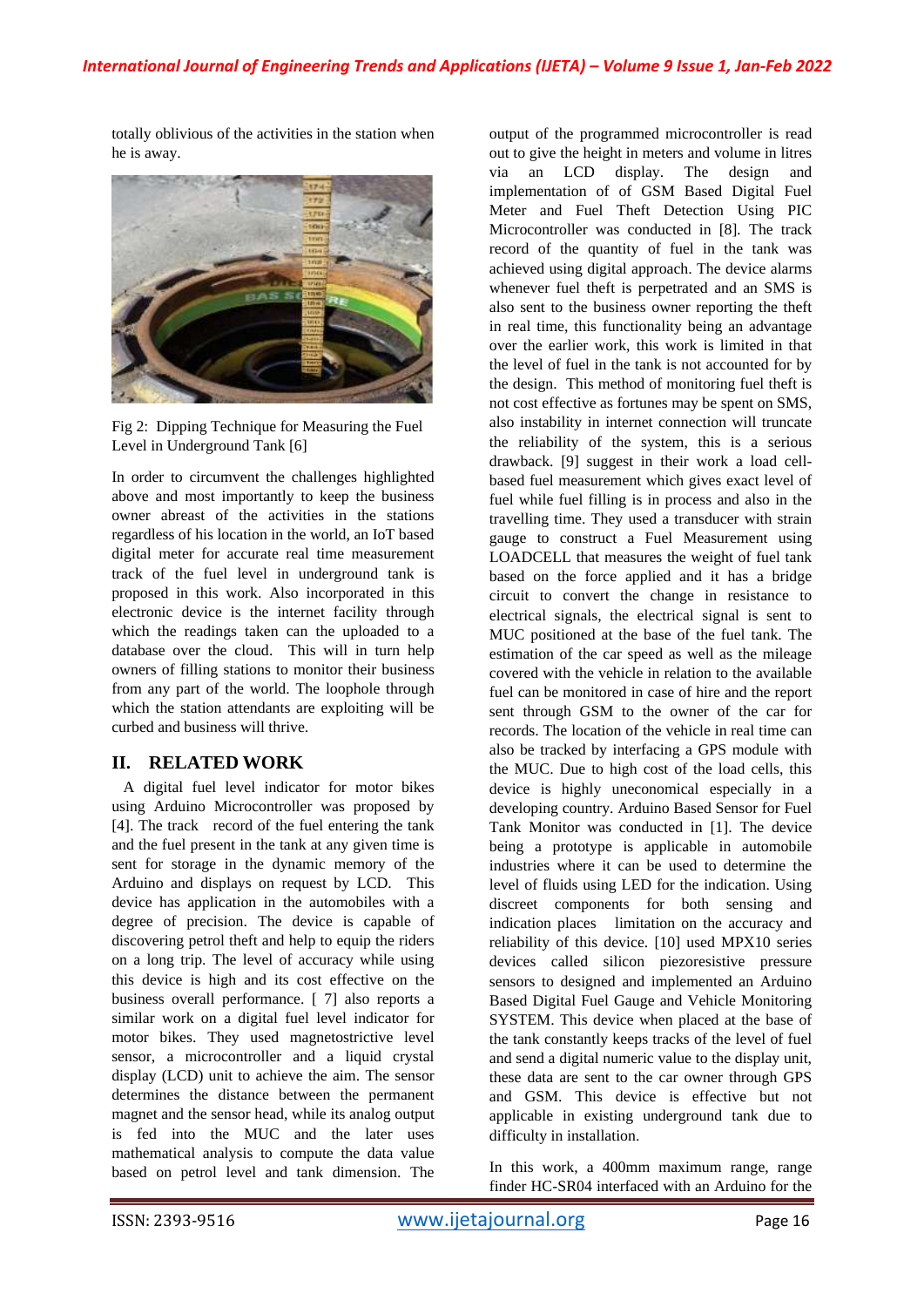non-mechanical measurement of the distance between the underground and the fuel content of the tank was developed. This effective, low cost homemade e-business cloud computing device was meant to curb theft in filling station by the station attendants by monitoring the fuel level in underground tanks of filling stations and wirelessly transmit the data in real time to the owner of the filling station regardless of his location.

## **III. SYSTEM DESIGN**

The design and implementation of this IoT based smart metering device is in two parts: Hardware and software. The hardware consists of HC-SR04 ultrasonic range finder interfaced with a node microcontroller and a liquid crystal display is used to display the volume of the fuel.

#### *A. Ultrasonic Sensor*

Hcsr04 ultrasonic sensor which transmits ultrasound waves at 40,000Hz is composed of ultrasonic transmitter, ultrasonic receiver and a control circuit. A signal wave bounces back when there is an obstruction on the line of propagation, this is picked up by the receiver and report same to the control circuit of the Hscr04 ultrasonic. The round trip time between the sensor and the obstruction is calculated while the approximation of distance covered is determined. Two out of the four pins are power pins with 5V each for a positive output and the negative part is grounded, the remaining two pins are for trigger and echo. The component operates at 5V and 15mA power



Fig 3: Ultrasound range finder module [11]



Fig 4: Ultrasound sensor in Operation.

Ultrasonic sensors when in operation emits low and high-frequency sound pulses at regular intervals, which propagates through the air at the velocity of sound. There is reflection of the sound wave in form of echo back to the sensor when encountered with obstruction on the propagation path[11].

#### *B. Node MCU Board*

Node [MCU](http://nodemcu.com/index_en.html) (Node MicroController Unit) built around a very inexpensive System-on-a-Chip (SOC) called the [ESP8266](https://en.wikipedia.org/wiki/ESP8266) is used in this work .The ESP8266, designed and manufactured by [Espressif](https://espressif.com/en/products/hardware/esp8266ex/overview) [Systems,](https://espressif.com/en/products/hardware/esp8266ex/overview) contains all crucial elements of the modern computer: CPU, RAM, networking (wifi), and even a modern [operating](http://bbs.espressif.com/) system and SDK and this feature make it useful for this research work [12].



Fig 5: Node MCU module [12]

## *C. Liquid Crystal Display (LCD)*

A liquid-crystal display (LCD) is a [flat panel](https://en.wikipedia.org/wiki/Flat_panel_display)  [display](https://en.wikipedia.org/wiki/Flat_panel_display) or other [electronically modulated optical](https://en.wikipedia.org/wiki/Electro-optic_modulator)  [device](https://en.wikipedia.org/wiki/Electro-optic_modulator) that uses the light-modulating properties of [liquid crystals.](https://en.wikipedia.org/wiki/Liquid_crystal) Liquid crystals do not emit light directly, instead using a [backlight](https://en.wikipedia.org/wiki/Backlight) or [reflector](https://en.wikipedia.org/wiki/Reflector_(photography)) to produce images in colour or [monochrome.](https://en.wikipedia.org/wiki/Monochrome) The LCD displays respond to the type of signal that is sent to it.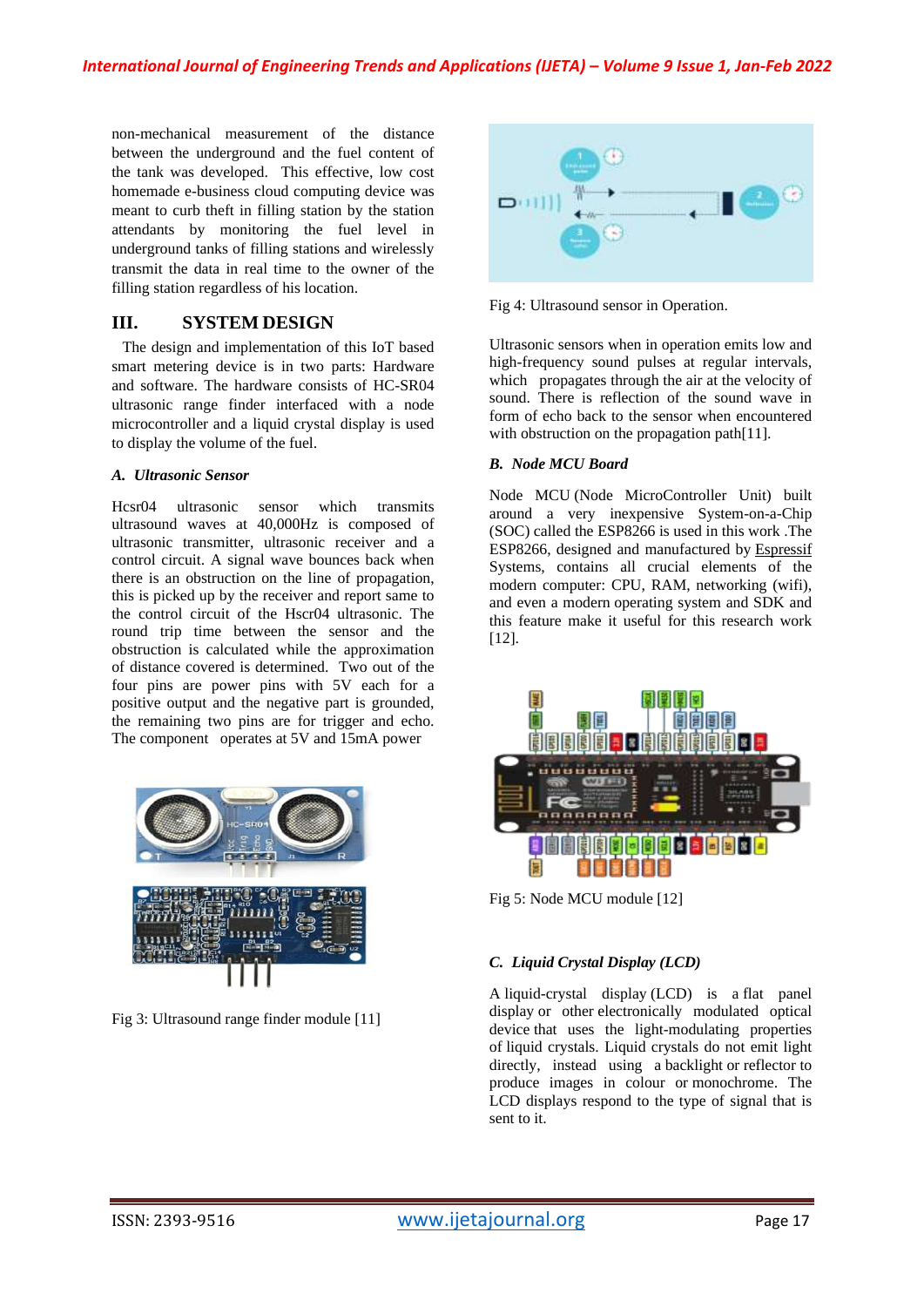

Fig 6: 16x2 Liquid Crystal Display.

# **IV. INTERFACE HC-SR04 WITH MCU**

 The ultrasonic range finder HC-SR04 is a 5V distance sensor breakout board (module), the trig and echo port can be connected to any digital pin of the Node MCU microcontroller but digital pin D1 and D2 are used for Trig and Echo connection as shown in Fig 7



Fig 7: HC-SR04 interfaced with Node MCU

# **V. INTERFACE LIQUID CRYSTAL DISPLAY WITH NODE MCU**

 The SDA pin of the 16x2 i2c liquid crystal display is connected to pin D2 on the Node MCU and the SCL pin of the LCD is also connected to pin D1 on the Node MUC microcontroller wifi board as shown in Fig 8.



Fig 8: 16x2 i2c LCD interfaced with Node MCU

# **VI. DEVICE CONSTRUCTION**

 The Trigger pin of the HC-SR04 is used to trigger the transmitting port for the sending of ultrasonic sound of 42KHz, while the Echo pin is used for the triggering the Echo port for receiving back the Echo of the transmitted ultrasound. The 16x2 liquid crystal display and the HC-SR04 ultrasonic range finder are connected as shown in Fig 8. The software aspects of this device comprises of a program code that enables the Node MCU microcontroller wifi board to transmit ultrasound signal through its transmitting port and reception through the echo port . The Ultrasonic module mounted on the fuel tank checks the liquid level and reflects the sound back to the sensor. The measurement procedure is shown in Fig 9 and Fig 10 depicts the block diagram of the system setup.



Fig 9: Tank illustration of showing the real height of the tank and the liquid level.

The Ultrasound module cannot stand alone so it is interfaced with a Microcontroller (Node MCU), the microcontroller is programmed to send a pulse through the transmitter end of the ultrasound module and check the time it will take for the receiver to receive the reflected sound back.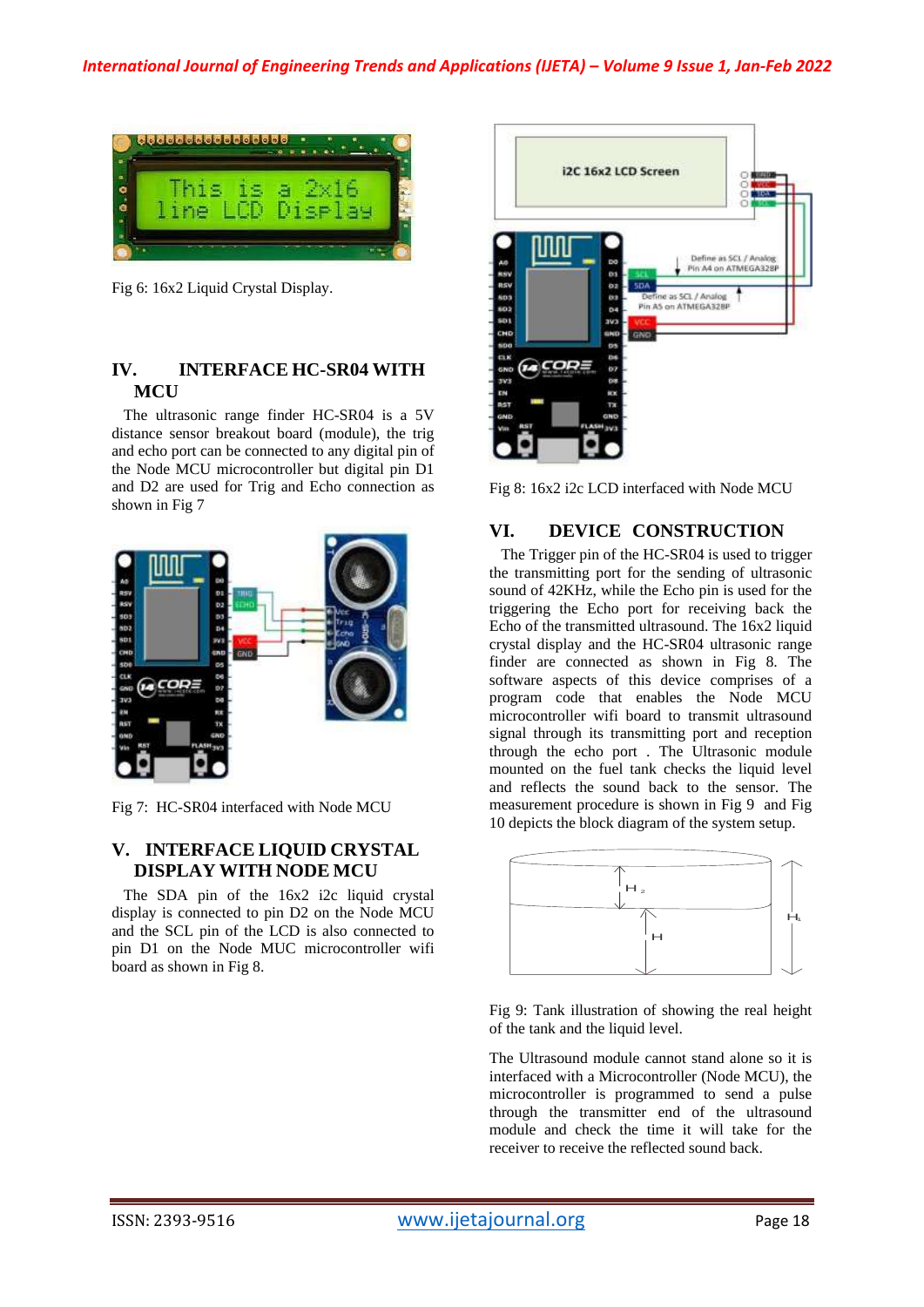

Fig 10: Block Diagram of the fuel level meter setup

The Node MCU microcontroller is programmed to determine "H" of the tank which is  $H_1-H_2$ , other parameters needed for the estimation of the fuel level in the tank are programmed into the Node MCU microcontroller. An increase or decrease in the volume of the fuel in the tank is estimated by the device developed and displayed on the 16x2 i2c LCD interfaced with the Node MCU as well as over the io adafruit cloud view platform used for this research work.

## **VII. RESULTS AND DISCUSSION**

 The HC-SR04 range finder was interfaced with the Node MCU board as described earlier and a simple program was written in C+ basic language which was uploaded to the Arduino microcontroller board for distance estimation. Fig 11 shows a typical reading made by the constructed device.



Fig 11: Readings uploaded to adafruit by the device

## **VIII. CONCLUSION**

 The successful implementation of this project has surely provided a solution to some of the key challenges with underground fuel level metering in filling stations. Thus, petrol stations owners can now access their underground tank fuel level from any part of the world.

It helps reduce occasion for theft as little or no human effort is required in the measurement of fuel hence the measurement cannot be manipulated. It's also readily available to the owner of filling station over the cloud for easy monitoring. It also brings underground tank readings to the very door step of filling station owners by ensuring the readings from the developed meter is readily available over the cloud. It also helps remove the stress associated with the crude method of gauging the tank, as this is done automatically.

### **REFERENCE**

[1] Vaishali Baste, Mr.Suraj Thigale, Mr.Purushottam Damdhar and Mr.Akash kadam 'Smart System to Measure Quality and Quantity of Fuel in Vehicle' Bulletin Monumental Vol 21 : Issue 05 pp 59-63 2020 [2] Safa Abd elmonem. Yosif, Murtada Mohamed Abdelwahab., Mohamed Abd Elrahman ALagab, 'Design of bus tracking and fuel monitoring system' 2017, Control Computing and Electronics Engineering.[ICCCCEE] pp1-10 2017.

[3] Radhika Verma, Prajakta Gaikwad, Pratiksha Shambharkar, Mrs. Preetee Karmore 'Fuel Management System' Vol-7 Issue-3 IJARIIE pp327-333 2021

[4] Gajkumar R. Kavathekar1, Niket V. Thorat2, Manali V. Kanase3, Divya J. Patil4, Sukumar S. Tate5 Smart Fuel Level Indicator International Journal of Research in Engineering, Science and Management Vol3, Issue 3, pp 7-8 2020

[5] S. Pal and R. Barik, "Design, development and testing of a semi cylindrical capacitive sensor for liquid level measurement," Sensors Trans. Journal., vol. 116, no. 5, pp. 13–20, 2010.

[6] Dang Hoag 2018 'UST Monitoring Systems-How they work and why every Tank Owner needs them' Tank Monitoring and Leak Detection Systems pp 1-20 2018

[7] Nair Vaishakh Suresh, Patil Ajay Bhanudas, Pillai Swaroop Satheesh, Vishal Sugathan4 Gajanan N. Thokal ' Design And Fabrication Of Digital Fuel Measuring Indicator' International Research Journal of Engineering and Technology pp5504-5508 2020

[8] P.Geethabai ME., L.Deepika, M.Dharani, P.Haripriya, G.Lavanya 'Design and Implementation of GSM Based Digital Fuel Meter<br>and Fuel Theft Detection Using PIC and Fuel Theft Detection Using PIC Microcontroller' IOSR Journal of Electronics and Communication Engineering PP 11-14 2017

[9] Raveena A, Deepa R 'Fuel Measurement Using Loadcell' International Research Journal of Engineering and Technology Vol 04 Issue: 10 2017 pp941-943 2017